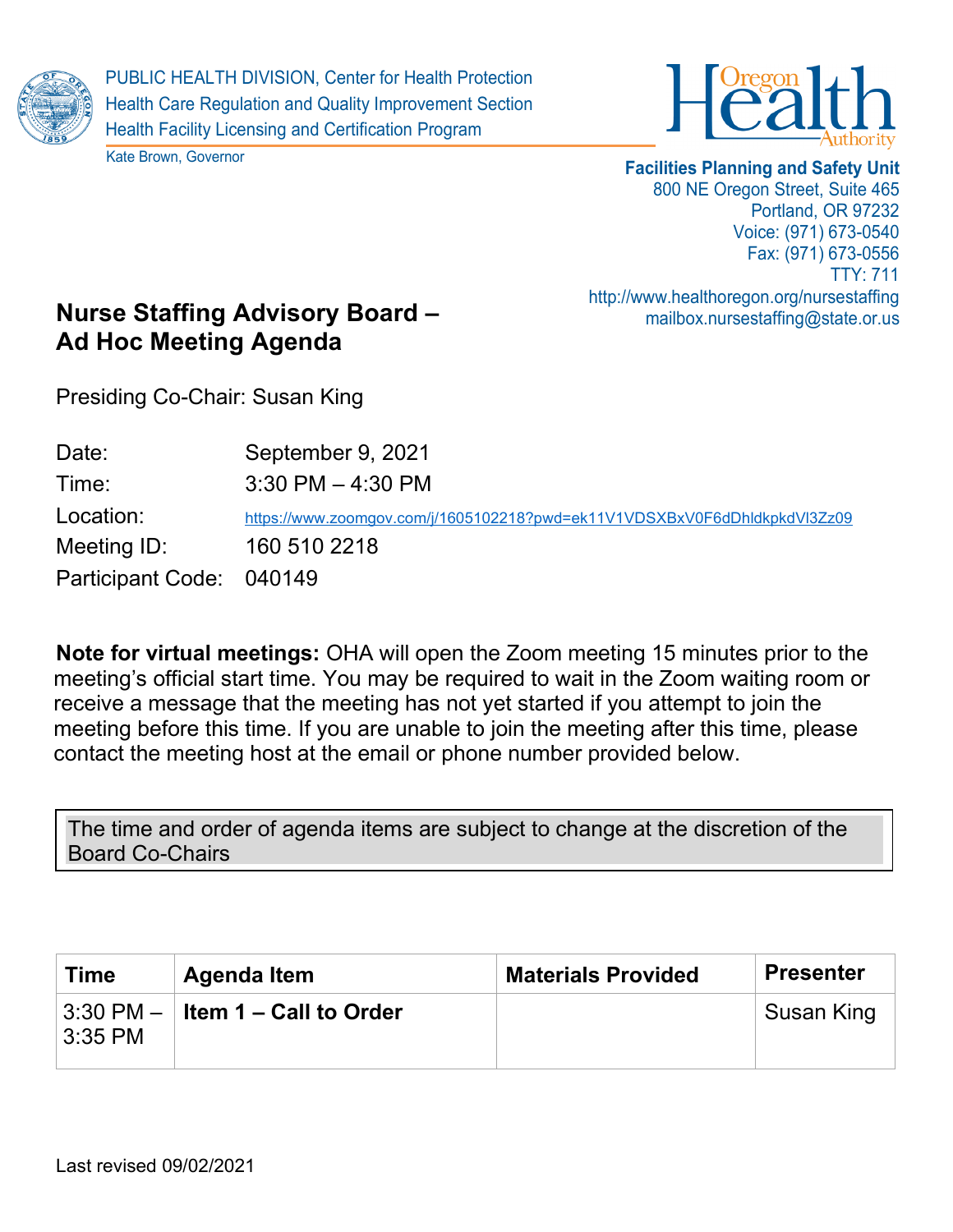| $3:35$ PM -<br>3:50 PM   | <b>Item 2 - Review OHA</b><br>announcement and<br>recommend opportunities to<br>clarify OHA's message                           | • OHA pause<br>announcement | OHA Staff &<br>Susan King |
|--------------------------|---------------------------------------------------------------------------------------------------------------------------------|-----------------------------|---------------------------|
|                          | OHA to discuss activation of<br>hospital emergency plans                                                                        |                             |                           |
| $3:50$ PM $-$<br>4:30 PM | Item 3 – Discuss and<br>recommend criteria for nurse<br>staffing survey activity<br>during emergency and<br>disaster situations |                             | OHA Staff &<br>Susan King |
| 4:30 PM                  | <b>Meeting Adjourned</b>                                                                                                        |                             |                           |

## **Upcoming Meetings**

• *NSAB Civil Monetary Penalties Committee – September 10, 2021:*

*1:30 PM – 3:30 PM*

- *NSAB Civil Monetary Penalties Committee – October 1, 2021: 1:30 PM – 3:30 PM*
- *Nurse Staffing Advisory Board – October 27, 2021: 1:00 PM – 5:00 PM*
- *NSAB Civil Monetary Penalties Committee – November 1, 2021: 1:30 PM – 3:30 PM*
- *NSAB Civil Monetary Penalties Committee – November 19, 2021: 10:00 AM – 12:00 PM*

Everyone has a right to know about and use Oregon Health Authority (OHA) programs and services. OHA provides free help. Some examples of the free help OHA can provide are:

- Sign language and spoken language interpreters
- Written materials in other languages
- **Braille**